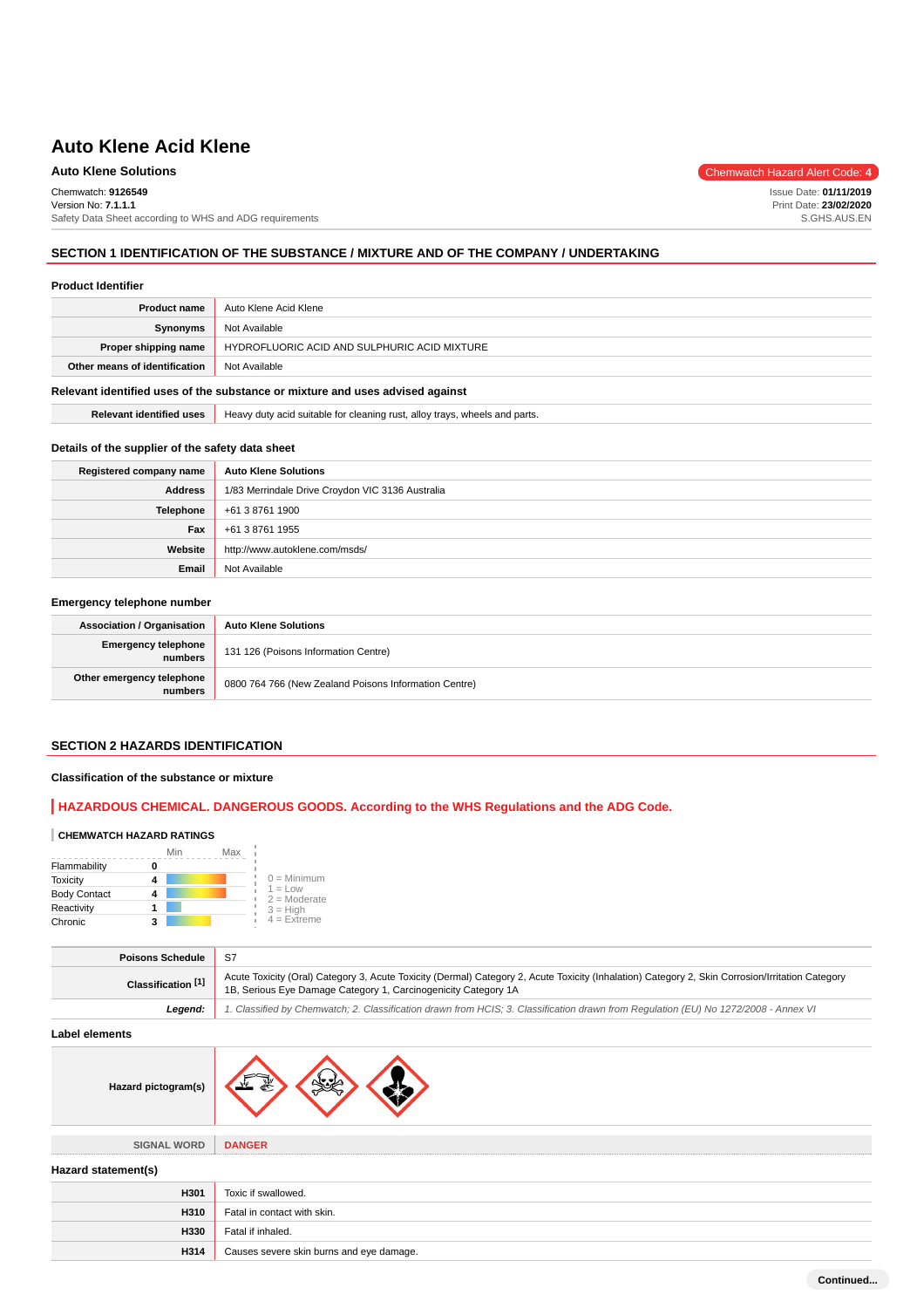**H350** May cause cancer.

| <b>Precautionary statement(s) Prevention</b> |                                                                            |  |
|----------------------------------------------|----------------------------------------------------------------------------|--|
| P <sub>201</sub>                             | Obtain special instructions before use.                                    |  |
| P260                                         | Do not breathe mist/vapours/spray.                                         |  |
| P262                                         | Do not get in eyes, on skin, or on clothing.                               |  |
| P270                                         | Do not eat, drink or smoke when using this product.                        |  |
| P271                                         | Use only outdoors or in a well-ventilated area.                            |  |
| P280                                         | Wear protective gloves/protective clothing/eye protection/face protection. |  |
| P281                                         | Use personal protective equipment as required.                             |  |

### **Precautionary statement(s) Response**

| P301+P310      | IF SWALLOWED: Immediately call a POISON CENTER or doctor/physician.                                                              |
|----------------|----------------------------------------------------------------------------------------------------------------------------------|
| P301+P330+P331 | IF SWALLOWED: Rinse mouth. Do NOT induce vomiting.                                                                               |
| P303+P361+P353 | IF ON SKIN (or hair): Remove/Take off immediately all contaminated clothing. Rinse skin with water/shower.                       |
| P304+P340      | IF INHALED: Remove victim to fresh air and keep at rest in a position comfortable for breathing.                                 |
| P305+P351+P338 | IF IN EYES: Rinse cautiously with water for several minutes. Remove contact lenses, if present and easy to do. Continue rinsing. |
| P308+P313      | IF exposed or concerned: Get medical advice/attention.                                                                           |
| P320           | Specific treatment is urgent (see advice on this label).                                                                         |

#### **Precautionary statement(s) Storage**

| P403+P233 | Store in a well-ventilated place.<br>Keep container tightly closed. |  |
|-----------|---------------------------------------------------------------------|--|
| P405      | ur                                                                  |  |

### **Precautionary statement(s) Disposal**

**P501** Dispose of contents/container to authorised hazardous or special waste collection point in accordance with any local regulation.

### **SECTION 3 COMPOSITION / INFORMATION ON INGREDIENTS**

### **Substances**

See section below for composition of Mixtures

### **Mixtures**

| <b>CAS No</b> | %[weight] | <b>Name</b>                                |
|---------------|-----------|--------------------------------------------|
| 7664-39-3     | - <5      | hydrofluoric acid                          |
| 7664-93-9     | -4        | sulfuric acid                              |
| Not Available | balance   | Ingredients determined not to be hazardous |

### **SECTION 4 FIRST AID MEASURES**

#### **Description of first aid measures**

| <b>Eye Contact</b>  | If this product comes in contact with the eyes:<br>Immediately hold eyelids apart and flush the eye continuously with running water.<br>Ensure complete irrigation of the eye by keeping eyelids apart and away from eye and moving the eyelids by occasionally lifting the upper<br>and lower lids.<br>▶ Continue flushing until advised to stop by the Poisons Information Centre or a doctor, or for at least 15 minutes.<br>Transport to hospital or doctor without delay.<br>▶ Removal of contact lenses after an eye injury should only be undertaken by skilled personnel.                                                                                                                                                                                                                                                                                                                                                                                                                                                                         |
|---------------------|-----------------------------------------------------------------------------------------------------------------------------------------------------------------------------------------------------------------------------------------------------------------------------------------------------------------------------------------------------------------------------------------------------------------------------------------------------------------------------------------------------------------------------------------------------------------------------------------------------------------------------------------------------------------------------------------------------------------------------------------------------------------------------------------------------------------------------------------------------------------------------------------------------------------------------------------------------------------------------------------------------------------------------------------------------------|
| <b>Skin Contact</b> | If there is evidence of severe skin irritation or skin burns:<br>Avoid further contact. Immediately remove contaminated clothing, including footwear.<br>Filush skin under running water for 15 minutes.<br>► Avoiding contamination of the hands, massage calcium gluconate gel into affected areas, pay particular attention to creases in skin.<br>▶ Contact the Poisons Information Centre.<br>▶ Continue gel application for at least 15 minutes after burning sensation ceases.<br>If pain recurs, repeat application of calcium gluconate gel or apply every 20 minutes.<br>► If no gel is available, continue washing for at least 15 minutes, using soap if available. If patient is conscious, give six calcium gluconate or<br>calcium carbonate tablets in water by mouth.<br>Transport to hospital, or doctor, urgently.                                                                                                                                                                                                                     |
| Inhalation          | If fumes or combustion products are inhaled remove from contaminated area.<br>Lay patient down. Keep warm and rested.<br>▶ Prostheses such as false teeth, which may block airway, should be removed, where possible, prior to initiating first aid procedures.<br>Apply artificial respiration if not breathing, preferably with a demand valve resuscitator, bag-valve mask device, or pocket mask as trained.<br>Perform CPR if necessary.<br>Transport to hospital, or doctor, without delay.<br>Inhalation of vapours or aerosols (mists, fumes) may cause lung oedema.<br>► Corrosive substances may cause lung damage (e.g. lung oedema, fluid in the lungs).<br>As this reaction may be delayed up to 24 hours after exposure, affected individuals need complete rest (preferably in semi-recumbent<br>posture) and must be kept under medical observation even if no symptoms are (yet) manifested.<br>Exercise any such manifestation, the administration of a spray containing a dexamethasone derivative or beclomethasone derivative may be |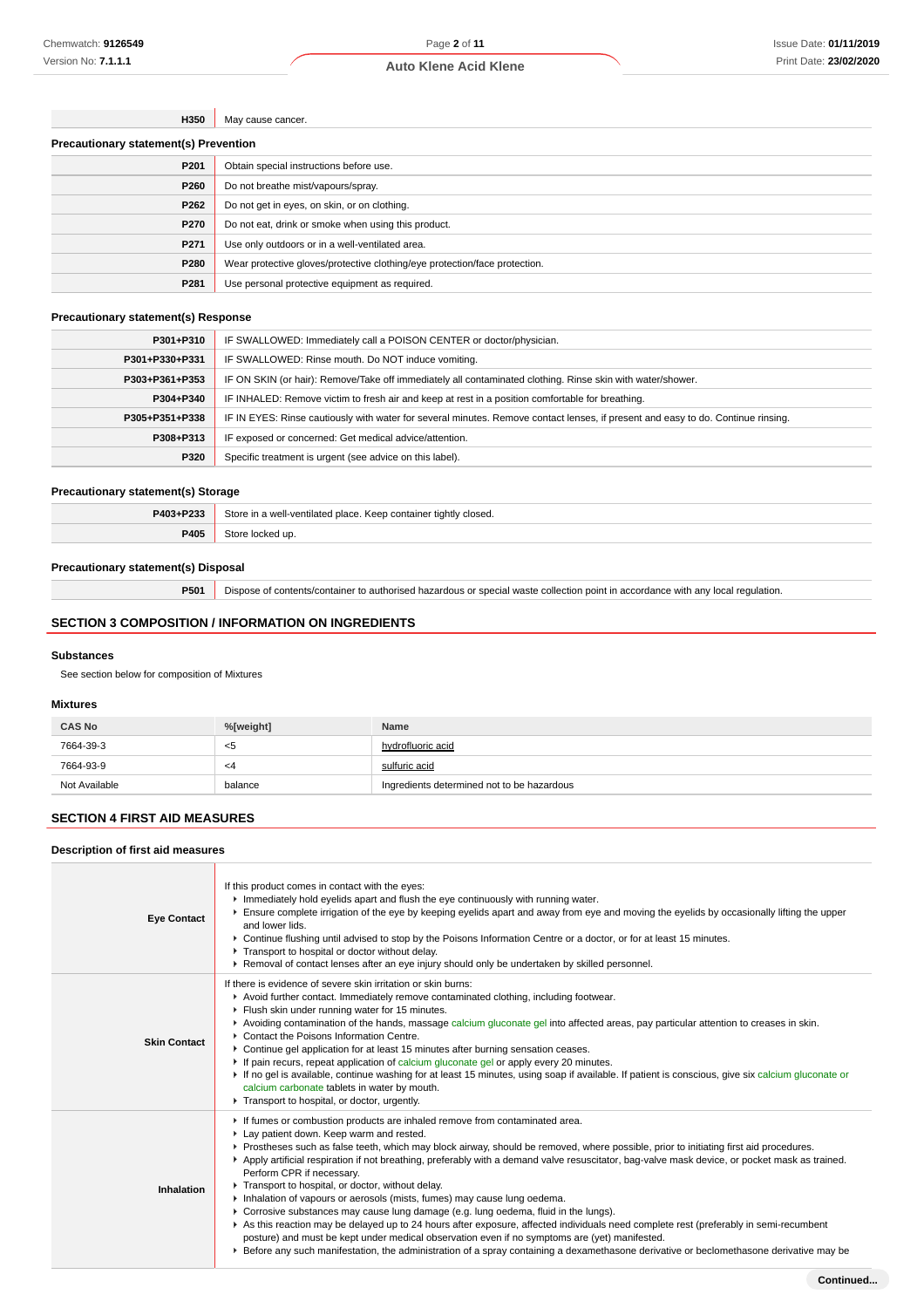|           | considered.<br>This must definitely be left to a doctor or person authorised by him/her.<br>(ICSC13719)<br>For massive exposures:<br>If dusts, vapours, aerosols, fumes or combustion products are inhaled, remove from contaminated area.<br>Lay patient down.<br>▶ Keep warm and rested.<br>▶ Prostheses such as false teeth, which may block airway, should be removed, where possible, prior to initiating first aid procedures.<br>Apply artificial respiration if not breathing, preferably with a demand valve resuscitator, bag-valve mask device, or pocket mask as trained.<br>Perform CPR if necessary.<br>If victim is conscious, give six calcium gluconate or calcium carbonate tablets in water by mouth.<br>Transport to hospital, or doctor, urgently. |
|-----------|-------------------------------------------------------------------------------------------------------------------------------------------------------------------------------------------------------------------------------------------------------------------------------------------------------------------------------------------------------------------------------------------------------------------------------------------------------------------------------------------------------------------------------------------------------------------------------------------------------------------------------------------------------------------------------------------------------------------------------------------------------------------------|
| Ingestion | For advice, contact a Poisons Information Centre or a doctor at once.<br>• Urgent hospital treatment is likely to be needed.<br>If swallowed do <b>NOT</b> induce vomiting.<br>If vomiting occurs, lean patient forward or place on left side (head-down position, if possible) to maintain open airway and prevent aspiration.<br>• Observe the patient carefully.<br>▶ Never give liquid to a person showing signs of being sleepy or with reduced awareness; i.e. becoming unconscious.<br>► Give water to rinse out mouth, then provide liquid slowly and as much as casualty can comfortably drink.<br>Transport to hospital or doctor without delay.                                                                                                              |

#### **Indication of any immediate medical attention and special treatment needed**

Following acute or short term repeated exposure to hydrofluoric acid:

- Subcutaneous injections of Calcium Gluconate may be necessary around the burnt area. Continued application of Calcium Gluconate Gel or subcutaneous Calcium Gluconate should then continue for 3-4 days at a frequency of 4-6 times per day. If a "burning" sensation recurs, apply more frequently.
- ▶ Systemic effects of extensive hydrofluoric acid burns include renal damage, hypocalcaemia and consequent cardiac arrhythmias. Monitor haematological, respiratory, renal, cardiac and electrolyte status at least daily. Tests should include FBE, blood gases, chest X-ray, creatinine and electrolytes, urine output, Ca ions, Mg ions and phosphate ions. Continuous ECG monitoring may be required.
- Where serum calcium is low, or clinical, or ECG signs of hypocalcaemia develop, infusions of calcium gluconate, or if less serious, oral Sandocal, should be given. Hydrocortisone 500 mg in a four to six hourly infusion may help.
- Antibiotics should not be given as a routine, but only when indicated.
- Eye contact pain may be excruciating and 2-3 drops of 0.05% pentocaine hydrochloride may be instilled, followed by further irrigation

#### BIOLOGICAL EXPOSURE INDEX - BEI

These represent the determinants observed in specimens collected from a healthy worker exposed at the Exposure Standard (ES or TLV):

| Determinant                | Index               | Sampling Time          | Comments         |
|----------------------------|---------------------|------------------------|------------------|
| 1. Methaemoglobin in blood | 1.5% of haemoglobin | During or end of shift | <b>B. NS. SQ</b> |

B: Background levels occur in specimens collected from subjects **NOT** exposed.

NS: Non-specific determinant; Also seen after exposure to other materials

SQ: Semi-quantitative determinant - Interpretation may be ambiguous; should be used as a screening test or confirmatory test.

For acute or short term repeated exposures to fluorides:

- Fluoride absorption from gastro-intestinal tract may be retarded by calcium salts, milk or antacids.
- Fluoride particulates or fume may be absorbed through the respiratory tract with 20-30% deposited at alveolar level.
- Peak serum levels are reached 30 mins. post-exposure; 50% appears in the urine within 24 hours.
- F For acute poisoning (endotracheal intubation if inadequate tidal volume), monitor breathing and evaluate/monitor blood pressure and pulse frequently since shock may supervene with little warning. Monitor ECG immediately; watch for arrhythmias and evidence of Q-T prolongation or T-wave changes. Maintain monitor. Treat shock vigorously with isotonic saline (in 5% glucose) to restore blood volume and enhance renal excretion.
- Where evidence of hypocalcaemic or normocalcaemic tetany exists, calcium gluconate (10 ml of a 10% solution) is injected to avoid tachycardia.

#### BIOLOGICAL EXPOSURE INDEX - BEI

These represent the determinants observed in specimens collected from a healthy worker exposed at the Exposure Standard (ES or TLV):

| Determinant        | Index              | <b>Sampling Time</b> | Comments |
|--------------------|--------------------|----------------------|----------|
| Fluorides in urine | 3 mg/gm creatinine | Prior to shift       | B.NS     |
|                    | 10mg/gm creatinine | End of shift         | B, NS    |

B: Background levels occur in specimens collected from subjects **NOT** exposed

NS: Non-specific determinant; also observed after exposure to other exposures.

### **SECTION 5 FIREFIGHTING MEASURES**

#### **Extinguishing media**

- Water spray or fog.
- $F$ Foam.
- Dry chemical powder.
- BCF (where regulations permit).
- Carbon dioxide.

#### **Special hazards arising from the substrate or mixture**

| Fire Incompatibility           | None known.                                                                                                                                                                                                            |
|--------------------------------|------------------------------------------------------------------------------------------------------------------------------------------------------------------------------------------------------------------------|
| <b>Advice for firefighters</b> |                                                                                                                                                                                                                        |
| <b>Fire Fighting</b>           | Alert Fire Brigade and tell them location and nature of hazard.<br>▶ Wear full body protective clothing with breathing apparatus.<br>▶ Prevent, by any means available, spillage from entering drains or water course. |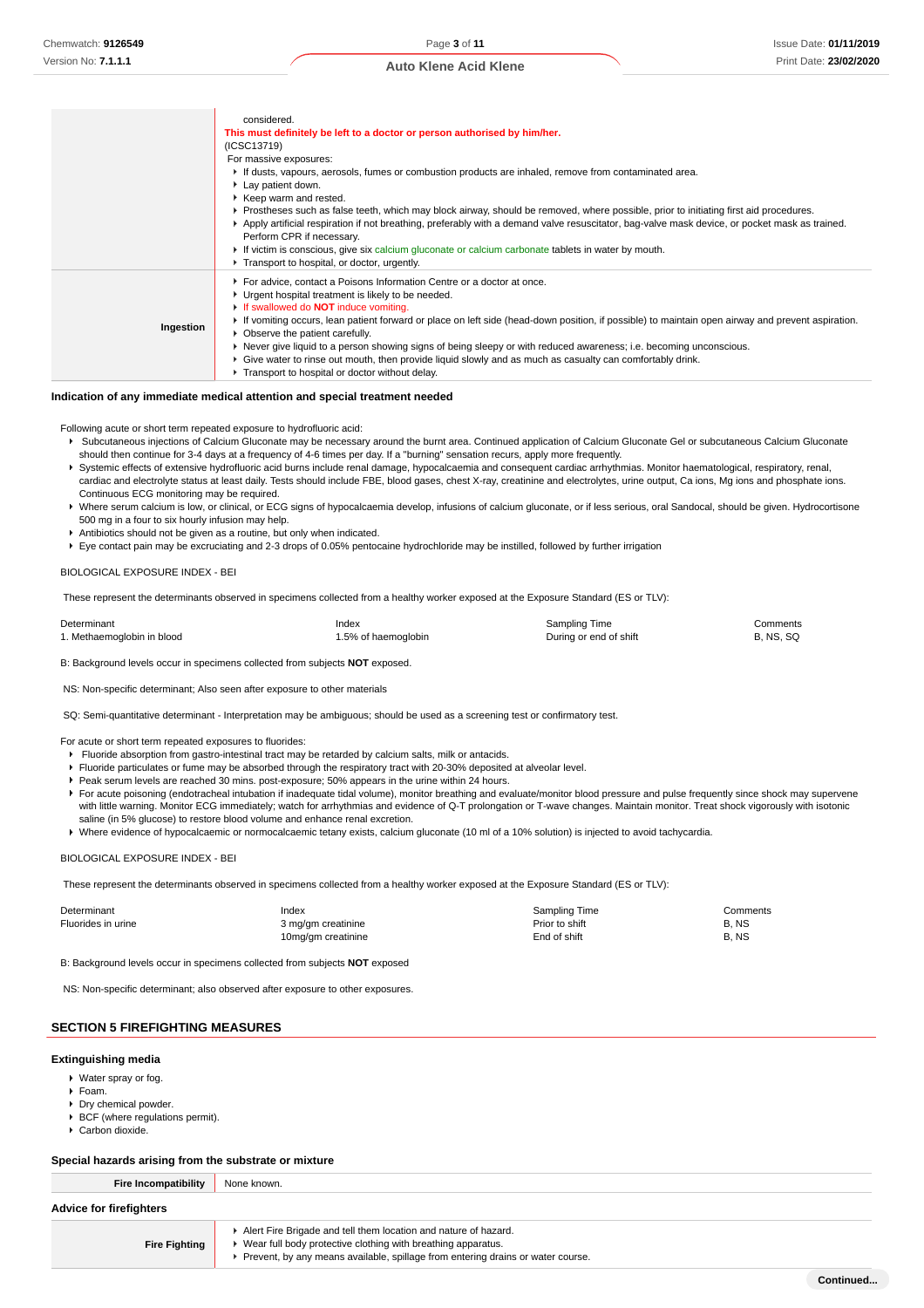|                              | ▶ Use fire fighting procedures suitable for surrounding area.<br>Do not approach containers suspected to be hot.<br>Cool fire exposed containers with water spray from a protected location.<br>If safe to do so, remove containers from path of fire.                                                                                                                                                                                                                  |
|------------------------------|-------------------------------------------------------------------------------------------------------------------------------------------------------------------------------------------------------------------------------------------------------------------------------------------------------------------------------------------------------------------------------------------------------------------------------------------------------------------------|
| <b>Fire/Explosion Hazard</b> | $\triangleright$ Non combustible.<br>Not considered to be a significant fire risk.<br>Acids may react with metals to produce hydrogen, a highly flammable and explosive gas.<br>► Heating may cause expansion or decomposition leading to violent rupture of rigid containers.<br>• May emit acrid smoke. May emit corrosive and poisonous fumes.<br>Decomposition may produce toxic fumes of:<br>hydrogen fluoride<br>sulfur oxides (SOx)<br>May emit corrosive fumes. |
| <b>HAZCHEM</b>               | 2W                                                                                                                                                                                                                                                                                                                                                                                                                                                                      |

### **SECTION 6 ACCIDENTAL RELEASE MEASURES**

### **Personal precautions, protective equipment and emergency procedures**

See section 8

#### **Environmental precautions**

See section 12

### **Methods and material for containment and cleaning up**

| <b>Minor Spills</b> | • Drains for storage or use areas should have retention basins for pH adjustments and dilution of spills before discharge or disposal of<br>material.<br>▶ Check regularly for spills and leaks.<br>• Clean up all spills immediately.<br>Avoid breathing vapours and contact with skin and eyes.<br>► Control personal contact with the substance, by using protective equipment.<br>► Contain and absorb spill with sand, earth, inert material or vermiculite.<br>$\triangleright$ Wipe up.<br>• Place in a suitable, labelled container for waste disposal. |
|---------------------|-----------------------------------------------------------------------------------------------------------------------------------------------------------------------------------------------------------------------------------------------------------------------------------------------------------------------------------------------------------------------------------------------------------------------------------------------------------------------------------------------------------------------------------------------------------------|
| <b>Major Spills</b> | • Clear area of personnel and move upwind.<br>Alert Fire Brigade and tell them location and nature of hazard.<br>• May be violently or explosively reactive.<br>▶ Wear full body protective clothing with breathing apparatus.<br>Prevent, by any means available, spillage from entering drains or water course.<br>▶ No smoking, naked lights or ignition sources.<br>Increase ventilation.                                                                                                                                                                   |

Personal Protective Equipment advice is contained in Section 8 of the SDS.

### **SECTION 7 HANDLING AND STORAGE**

| Safe handling     | DO NOT allow clothing wet with material to stay in contact with skin<br>Avoid all personal contact, including inhalation.<br>▶ Wear protective clothing when risk of exposure occurs.<br>▶ Use in a well-ventilated area.<br>• WARNING: To avoid violent reaction. ALWAYS add material to water and NEVER water to material.<br>Avoid smoking, naked lights or ignition sources.<br>Avoid contact with incompatible materials.<br>▶ When handling, DO NOT eat, drink or smoke. |
|-------------------|--------------------------------------------------------------------------------------------------------------------------------------------------------------------------------------------------------------------------------------------------------------------------------------------------------------------------------------------------------------------------------------------------------------------------------------------------------------------------------|
| Other information | Store in original containers.<br>▶ Keep containers securely sealed.<br>Store in a cool, dry, well-ventilated area.<br>Store away from incompatible materials and foodstuff containers.<br>► Protect containers against physical damage and check regularly for leaks.<br>▶ Observe manufacturer's storage and handling recommendations contained within this SDS.                                                                                                              |

| Suitable container | DO NOT use aluminium or galvanised containers<br>Lined metal can, lined metal pail/ can.<br>▶ Plastic pail.<br>▶ Polyliner drum.<br>▶ Packing as recommended by manufacturer.<br>• Check all containers are clearly labelled and free from leaks.<br>For low viscosity materials<br>• Drums and jerricans must be of the non-removable head type.<br>► Where a can is to be used as an inner package, the can must have a screwed enclosure.<br>For materials with a viscosity of at least 2680 cSt. (23 deg. C) and solids (between 15 C deg. and 40 deg C.):<br>▶ Removable head packaging;<br>▶ Cans with friction closures and<br>▶ low pressure tubes and cartridges<br>may be used. |
|--------------------|-------------------------------------------------------------------------------------------------------------------------------------------------------------------------------------------------------------------------------------------------------------------------------------------------------------------------------------------------------------------------------------------------------------------------------------------------------------------------------------------------------------------------------------------------------------------------------------------------------------------------------------------------------------------------------------------|
|                    | Where combination packages are used, and the inner packages are of glass, porcelain or stoneware, there must be sufficient inert cushioning<br>material in contact with inner and outer packages unless the outer packaging is a close fitting moulded plastic box and the substances are not<br>incompatible with the plastic.                                                                                                                                                                                                                                                                                                                                                           |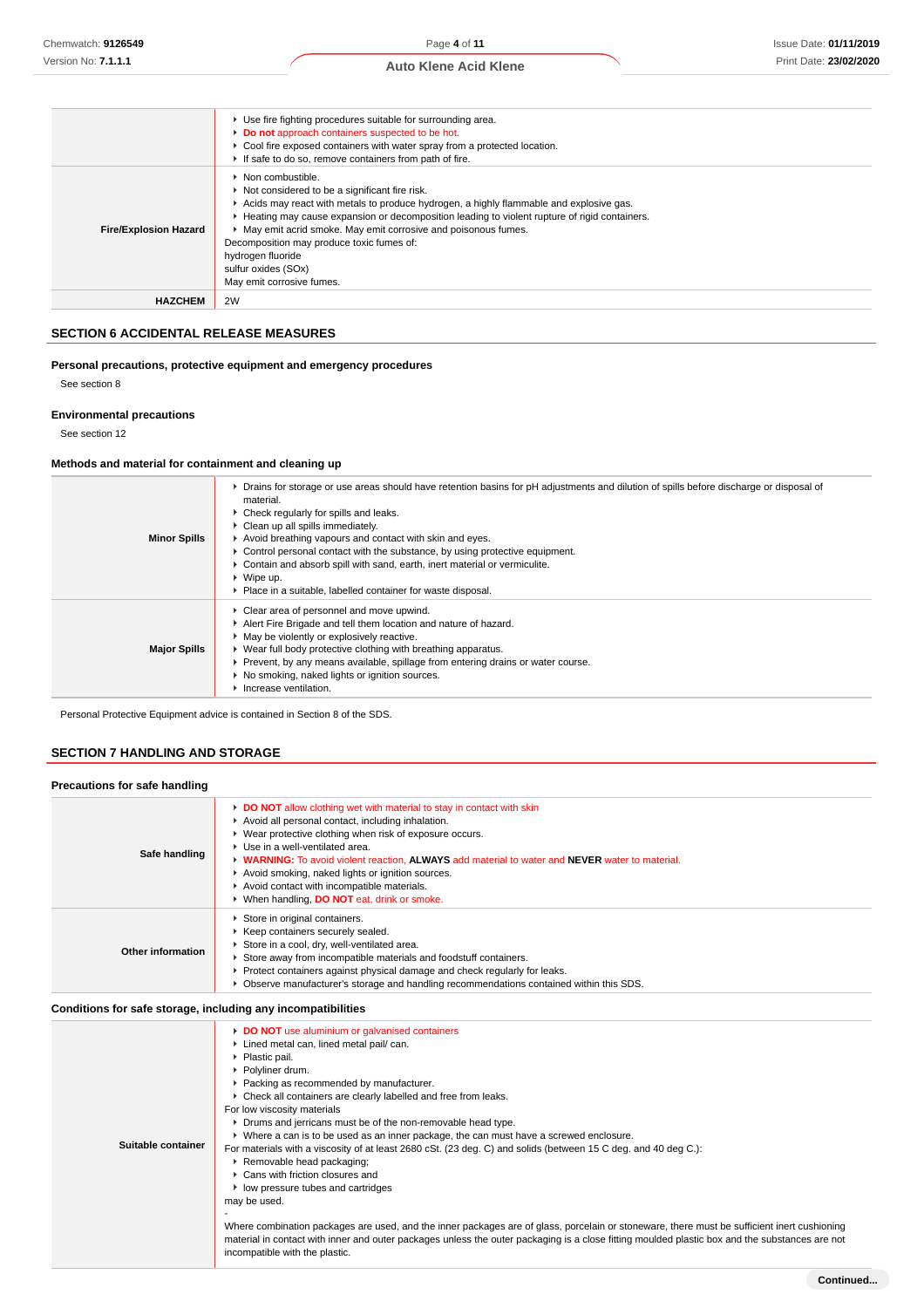|                         | • Material is corrosive to most metals, glass and other siliceous materials.<br>▶ Bottles for storage of HF must have secure caps and lids that can provide a gas-tight seal to prevent escape of hydrogen fluoride gas.<br>▶ Hydrofluoric acid etches glass, due to the strong bond formed between fluoride anions and the silicon molecules in glass. Hydrofluoric acid<br>will also react with glazes, enamels, pottery, concrete, rubber, leather, many metals (especially cast iron) and many organic compounds.<br>► Hydrogen gas, which may pose an explosion hazard, is generated upon reaction with metals.<br>▶ Hydrofluoric acid should not be stored in steel cylinders for more than 2 years due to potential over-pressurization from hydrogen gas<br>formation                                                                                                                                                                                                                                                                                                                                                                                                                                                                                                                                                                                                                                                                                                                                                                                                                                                                                                                                                                                                                                                                                                                                                                                                                                                                                                                                                                                                                                                                       |
|-------------------------|-----------------------------------------------------------------------------------------------------------------------------------------------------------------------------------------------------------------------------------------------------------------------------------------------------------------------------------------------------------------------------------------------------------------------------------------------------------------------------------------------------------------------------------------------------------------------------------------------------------------------------------------------------------------------------------------------------------------------------------------------------------------------------------------------------------------------------------------------------------------------------------------------------------------------------------------------------------------------------------------------------------------------------------------------------------------------------------------------------------------------------------------------------------------------------------------------------------------------------------------------------------------------------------------------------------------------------------------------------------------------------------------------------------------------------------------------------------------------------------------------------------------------------------------------------------------------------------------------------------------------------------------------------------------------------------------------------------------------------------------------------------------------------------------------------------------------------------------------------------------------------------------------------------------------------------------------------------------------------------------------------------------------------------------------------------------------------------------------------------------------------------------------------------------------------------------------------------------------------------------------------|
| Storage incompatibility | Interprision and Solutions are generally soluble in water with the release of hydrogen ions. The resulting solutions have pH's of less than 7.0.<br>Inorganic acids neutralise chemical bases (for example: amines and inorganic hydroxides) to form salts - neutralisation can generate<br>dangerously large amounts of heat in small spaces.<br>▶ The dissolution of inorganic acids in water or the dilution of their concentrated solutions with additional water may generate significant heat.<br>▶ The addition of water to inorganic acids often generates sufficient heat in the small region of mixing to cause some of the water to boil<br>explosively. The resulting "bumping" can spatter the acid.<br>Inorganic acids react with active metals, including such structural metals as aluminum and iron, to release hydrogen, a flammable gas.<br>▶ Reacts with mild steel, galvanised steel / zinc producing hydrogen gas which may form an explosive mixture with air.<br>Hydrogen fluoride:<br>F reacts violently with strong oxidisers, acetic anhydride, alkalis, 2-aminoethanol, arsenic trioxide (with generation of heat), bismuthic acid,<br>calcium oxide, chlorosulfonic acid, cyanogen fluoride, ethylenediamine, ethyleneimine, fluorine (fluorine gas reacts vigorously with a 50%<br>hydrofluoric acid solution and may burst into flame), nitrogen trifluoride, N-phenylazopiperidine, oleum, oxygen difluoride, phosphorus<br>pentoxide, potassium permanganate, potassium tetrafluorosilicate(2-), beta-propiolactone, propylene oxide, sodium, sodium<br>tetrafluorosilicate, sulfuric acid, vinyl acetate<br>► reacts (possibly violently) with aliphatic amines, alcohols, alkanolamines, alkylene oxides, aromatic amines, amides, ammonia, ammonium<br>hydroxide, epichlorohydrin, isocyanates, metal acetylides, metal silicides, methanesulfonic acid, nitrogen compounds, organic anhydrides,<br>oxides, silicon compounds, vinylidene fluoride<br>► attacks glass and siliceous materials, concrete, ceramics, metals (flammable hydrogen gas may be produced), metal alloys, some plastics,<br>rubber coatings, leather, and most other materials with the exception of lead, platinum, polyethylene, wax. |

### **SECTION 8 EXPOSURE CONTROLS / PERSONAL PROTECTION**

### **Control parameters**

### **OCCUPATIONAL EXPOSURE LIMITS (OEL)**

### **INGREDIENT DATA**

| Source                       | <b>Ingredient</b> | <b>Material name</b>     | <b>TWA</b>    | <b>STEL</b>   | Peak                     | <b>Notes</b>  |
|------------------------------|-------------------|--------------------------|---------------|---------------|--------------------------|---------------|
| Australia Exposure Standards | hydrofluoric acid | Hvdrogen fluoride (as F' | Not Available | Not Available | $3$ ppm $/$ 2.6 mg/m $3$ | Not Available |
| Australia Exposure Standards | sulfuric acid     | Sulphuric acid           | ma/m3         | 3 ma/m3       | Not Available            | Not Available |

**EMERGENCY LIMITS**

| ----------------  |                                        |               |                     |               |               |  |
|-------------------|----------------------------------------|---------------|---------------------|---------------|---------------|--|
| Ingredient        | <b>Material name</b><br>TEEL-1         |               |                     | TEEL-2        | TEEL-3        |  |
| hydrofluoric acid | Hydrogen fluoride; (Hydrofluoric acid) |               | Not Available       | Not Available | Not Available |  |
| sulfuric acid     | Sulfuric acid                          | Not Available |                     | Not Available | Not Available |  |
|                   |                                        |               |                     |               |               |  |
| Ingredient        | <b>Original IDLH</b>                   |               | <b>Revised IDLH</b> |               |               |  |
| hydrofluoric acid | 30 ppm                                 |               | Not Available       |               |               |  |
| sulfuric acid     | $15 \text{ mg/m}$                      |               | Not Available       |               |               |  |

### **Exposure controls**

| Appropriate engineering<br>controls | Engineering controls are used to remove a hazard or place a barrier between the worker and the hazard. Well-designed engineering controls can<br>be highly effective in protecting workers and will typically be independent of worker interactions to provide this high level of protection.<br>The basic types of engineering controls are:<br>Process controls which involve changing the way a job activity or process is done to reduce the risk.<br>Enclosure and/or isolation of emission source which keeps a selected hazard "physically" away from the worker and ventilation that strategically<br>"adds" and "removes" air in the work environment. Ventilation can remove or dilute an air contaminant if designed properly. The design of a<br>ventilation system must match the particular process and chemical or contaminant in use.<br>Employers may need to use multiple types of controls to prevent employee overexposure.                                                   |
|-------------------------------------|---------------------------------------------------------------------------------------------------------------------------------------------------------------------------------------------------------------------------------------------------------------------------------------------------------------------------------------------------------------------------------------------------------------------------------------------------------------------------------------------------------------------------------------------------------------------------------------------------------------------------------------------------------------------------------------------------------------------------------------------------------------------------------------------------------------------------------------------------------------------------------------------------------------------------------------------------------------------------------------------------|
| <b>Personal protection</b>          |                                                                                                                                                                                                                                                                                                                                                                                                                                                                                                                                                                                                                                                                                                                                                                                                                                                                                                                                                                                                   |
| Eye and face protection             | Chemical goggles.<br>Full face shield may be required for supplementary but never for primary protection of eyes.<br>▶ Contact lenses may pose a special hazard; soft contact lenses may absorb and concentrate irritants. A written policy document, describing<br>the wearing of lenses or restrictions on use, should be created for each workplace or task. This should include a review of lens absorption<br>and adsorption for the class of chemicals in use and an account of injury experience. Medical and first-aid personnel should be trained in<br>their removal and suitable equipment should be readily available. In the event of chemical exposure, begin eye irrigation immediately and<br>remove contact lens as soon as practicable.                                                                                                                                                                                                                                         |
| <b>Skin protection</b>              | See Hand protection below                                                                                                                                                                                                                                                                                                                                                                                                                                                                                                                                                                                                                                                                                                                                                                                                                                                                                                                                                                         |
| Hands/feet protection               | ▶ Wear chemical protective gloves, e.g. PVC.<br>▶ Wear safety footwear or safety gumboots, e.g. Rubber<br>▶ When handling corrosive liquids, wear trousers or overalls outside of boots, to avoid spills entering boots.<br>The selection of suitable gloves does not only depend on the material, but also on further marks of quality which vary from manufacturer to<br>manufacturer. Where the chemical is a preparation of several substances, the resistance of the glove material can not be calculated in advance<br>and has therefore to be checked prior to the application.<br>The exact break through time for substances has to be obtained from the manufacturer of the protective gloves and has to be observed when<br>making a final choice.<br>Personal hygiene is a key element of effective hand care. Gloves must only be worn on clean hands. After using gloves, hands should be<br>washed and dried thoroughly. Application of a non-perfumed moisturiser is recommended. |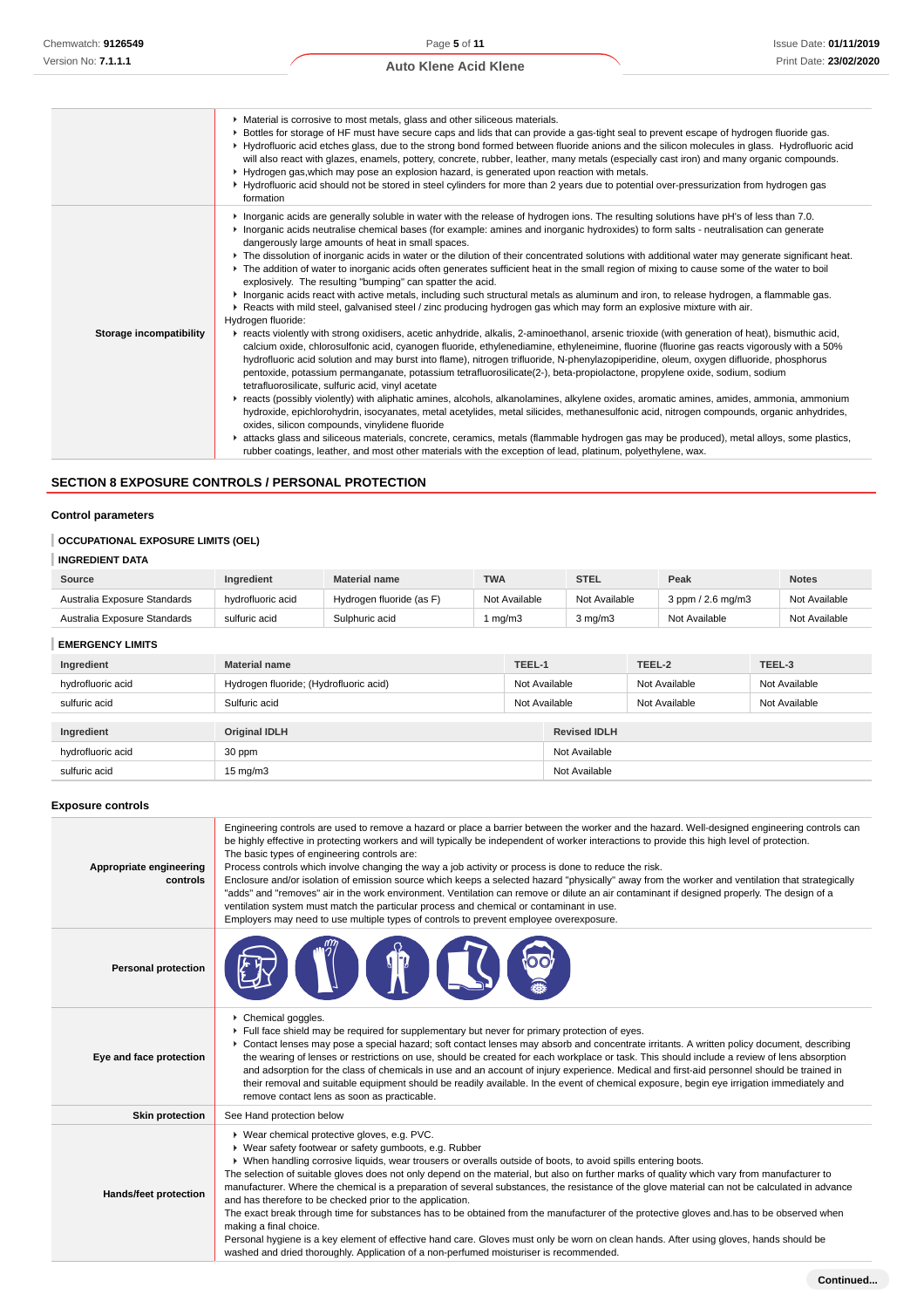| <b>Body protection</b> | See Other protection below                                                                                                                                    |
|------------------------|---------------------------------------------------------------------------------------------------------------------------------------------------------------|
| Other protection       | • Overalls.<br>PVC Apron.<br>▶ PVC protective suit may be required if exposure severe.<br>▶ Eyewash unit.<br>Ensure there is ready access to a safety shower. |

#### **Recommended material(s)**

**GLOVE SELECTION INDEX**

Glove selection is based on a modified presentation of the:

 **"Forsberg Clothing Performance Index".**

 The effect(s) of the following substance(s) are taken into account in the **computergenerated** selection:

Auto Klene Acid Klene

| <b>Material</b>       | CPI |
|-----------------------|-----|
| NATURAL RUBBER        | A   |
| NATURAL+NEOPRENE      | A   |
| <b>NEOPRENE</b>       | A   |
| NEOPRENE/NATURAL      | A   |
| <b>PE</b>             | B   |
| <b>PVC</b>            | B   |
| SARANEX-23            | B   |
| <b>BUTYL/NEOPRENE</b> | C   |
| NAT+NEOPR+NITRILE     | C   |
| <b>NITRILE</b>        | C   |
| <b>VITON/NEOPRENE</b> | C   |

\* CPI - Chemwatch Performance Index

A: Best Selection

B: Satisfactory; may degrade after 4 hours continuous immersion

C: Poor to Dangerous Choice for other than short term immersion

**NOTE**: As a series of factors will influence the actual performance of the glove, a final selection must be based on detailed observation. -

\* Where the glove is to be used on a short term, casual or infrequent basis, factors such as "feel" or convenience (e.g. disposability), may dictate a choice of gloves which might otherwise be unsuitable following long-term or frequent use. A qualified practitioner should be consulted.

#### **SECTION 9 PHYSICAL AND CHEMICAL PROPERTIES**

#### **Information on basic physical and chemical properties**

| Appearance                                      | Clear green acidic liquid; mixes with water. |                                            |                |
|-------------------------------------------------|----------------------------------------------|--------------------------------------------|----------------|
|                                                 |                                              |                                            |                |
| <b>Physical state</b>                           | Liquid                                       | Relative density (Water = $1$ )            | 1.0            |
| Odour                                           | Not Available                                | Partition coefficient n-octanol<br>/ water | Not Available  |
| <b>Odour threshold</b>                          | Not Available                                | Auto-ignition temperature (°C)             | Not Available  |
| pH (as supplied)                                | < 1.0                                        | <b>Decomposition temperature</b>           | Not Available  |
| Melting point / freezing point<br>(°C)          | $-0$                                         | Viscosity (cSt)                            | Not Available  |
| Initial boiling point and boiling<br>range (°C) | 100                                          | Molecular weight (g/mol)                   | Not Applicable |
| Flash point (°C)                                | Not Applicable                               | <b>Taste</b>                               | Not Available  |
| <b>Evaporation rate</b>                         | Not Available                                | <b>Explosive properties</b>                | Not Available  |
| <b>Flammability</b>                             | Not Applicable                               | <b>Oxidising properties</b>                | Not Available  |
| Upper Explosive Limit (%)                       | Not Applicable                               | Surface Tension (dyn/cm or<br>$mN/m$ )     | Not Available  |
| Lower Explosive Limit (%)                       | Not Applicable                               | <b>Volatile Component (%vol)</b>           | Not Available  |
| Vapour pressure (kPa)                           | Not Available                                | Gas group                                  | Not Available  |
| Solubility in water                             | Miscible                                     | pH as a solution (1%)                      | Not Available  |
| Vapour density (Air = 1)                        | Not Available                                | VOC g/L                                    | Not Available  |

#### **SECTION 10 STABILITY AND REACTIVITY**

| Reactivity                            | See section 7                                   |
|---------------------------------------|-------------------------------------------------|
| <b>Chemical stability</b>             | ▶ Contact with alkaline material liberates heat |
| Possibility of hazardous<br>reactions | See section 7                                   |

#### **Respiratory protection**

Type BE-P Filter of sufficient capacity. (AS/NZS 1716 & 1715, EN 143:2000 & 149:2001, ANSI Z88 or national equivalent)

Where the concentration of gas/particulates in the breathing zone, approaches or exceeds the "Exposure Standard" (or ES), respiratory protection is required. Degree of protection varies with both face-piece and Class of filter; the nature of protection varies with Type of filter.

| <b>Required Minimum</b><br><b>Protection Factor</b> | <b>Half-Face</b><br>Respirator | <b>Full-Face</b><br>Respirator     | <b>Powered Air</b><br>Respirator        |
|-----------------------------------------------------|--------------------------------|------------------------------------|-----------------------------------------|
| up to $10 \times ES$                                | BE-AUS P2                      |                                    | BE-PAPR-AUS /<br>Class 1 P <sub>2</sub> |
| up to $50 \times ES$                                | ۰                              | BE-AUS / Class<br>1 P <sub>2</sub> |                                         |
| up to $100 \times ES$                               | ۰                              | <b>BF-2 P2</b>                     | BE-PAPR-2 P2 ^                          |

^ - Full-face

A(All classes) = Organic vapours, B AUS or B1 = Acid gasses, B2 = Acid gas or hydrogen cyanide(HCN), B3 = Acid gas or hydrogen cyanide(HCN), E = Sulfur dioxide(SO2), G = Agricultural chemicals, K = Ammonia(NH3), Hg = Mercury, NO = Oxides of nitrogen,  $MB =$  Methyl bromide,  $AX =$  Low boiling point organic compounds(below 65 degC)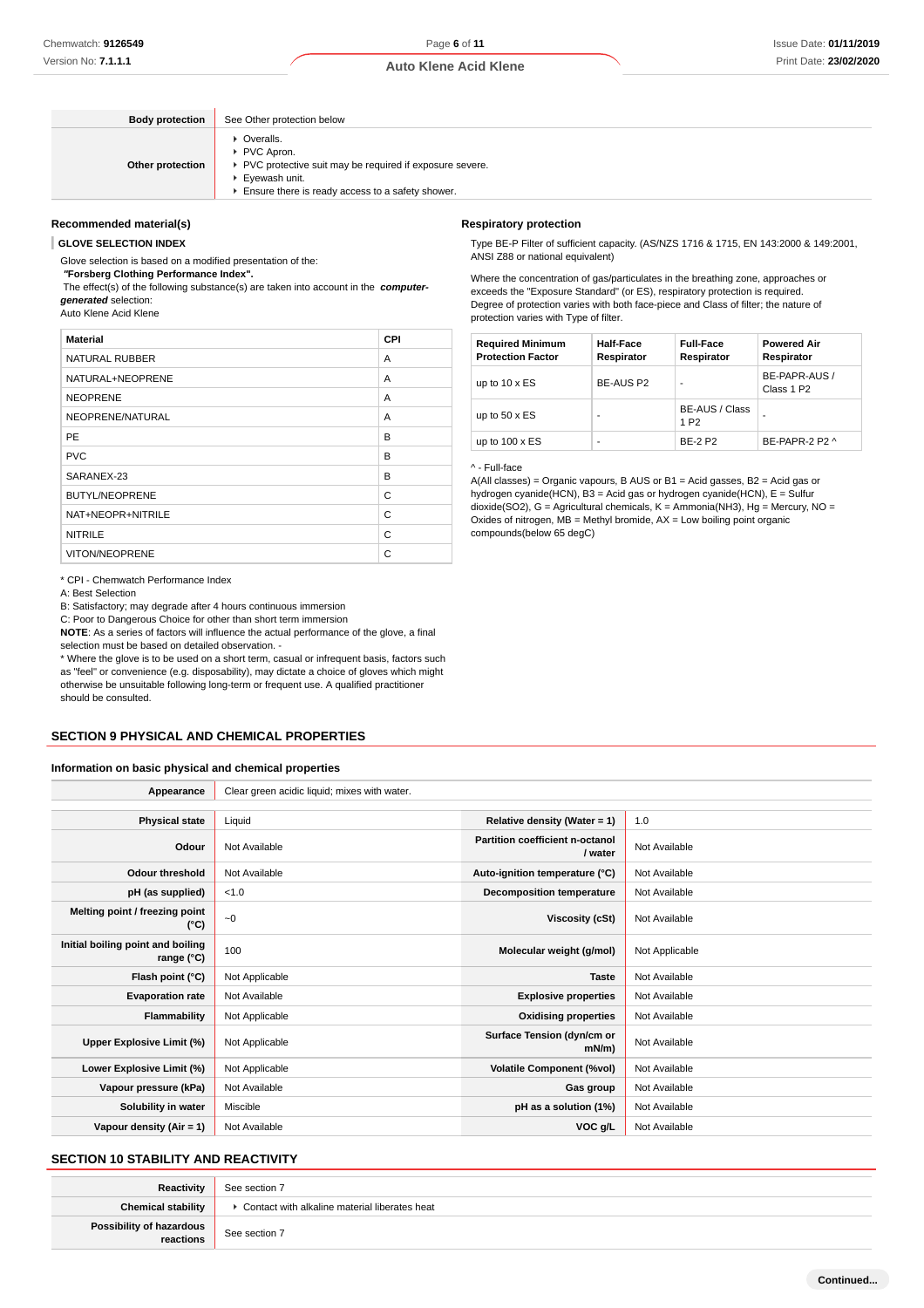### Page **7** of **11**

#### **Auto Klene Acid Klene**

| <b>Conditions to avoid</b>                  | See section 7                                                                                                                                                                                                                                                                                                                                                                                                                                                                                                                                                                                                                                                                                                                                                                                                                                                                                                                                                                                                                                                                                                                                                                                                                                                                                                                                                                                                                                                                                                                                                                                                                                  |
|---------------------------------------------|------------------------------------------------------------------------------------------------------------------------------------------------------------------------------------------------------------------------------------------------------------------------------------------------------------------------------------------------------------------------------------------------------------------------------------------------------------------------------------------------------------------------------------------------------------------------------------------------------------------------------------------------------------------------------------------------------------------------------------------------------------------------------------------------------------------------------------------------------------------------------------------------------------------------------------------------------------------------------------------------------------------------------------------------------------------------------------------------------------------------------------------------------------------------------------------------------------------------------------------------------------------------------------------------------------------------------------------------------------------------------------------------------------------------------------------------------------------------------------------------------------------------------------------------------------------------------------------------------------------------------------------------|
| Incompatible materials                      | See section 7                                                                                                                                                                                                                                                                                                                                                                                                                                                                                                                                                                                                                                                                                                                                                                                                                                                                                                                                                                                                                                                                                                                                                                                                                                                                                                                                                                                                                                                                                                                                                                                                                                  |
| Hazardous decomposition<br>products         | See section 5                                                                                                                                                                                                                                                                                                                                                                                                                                                                                                                                                                                                                                                                                                                                                                                                                                                                                                                                                                                                                                                                                                                                                                                                                                                                                                                                                                                                                                                                                                                                                                                                                                  |
| <b>SECTION 11 TOXICOLOGICAL INFORMATION</b> |                                                                                                                                                                                                                                                                                                                                                                                                                                                                                                                                                                                                                                                                                                                                                                                                                                                                                                                                                                                                                                                                                                                                                                                                                                                                                                                                                                                                                                                                                                                                                                                                                                                |
| Information on toxicological effects        |                                                                                                                                                                                                                                                                                                                                                                                                                                                                                                                                                                                                                                                                                                                                                                                                                                                                                                                                                                                                                                                                                                                                                                                                                                                                                                                                                                                                                                                                                                                                                                                                                                                |
| Inhaled                                     | Inhalation of vapours or aerosols (mists, fumes), generated by the material during the course of normal handling, may produce toxic effects.<br>Corrosive acids can cause irritation of the respiratory tract, with coughing, choking and mucous membrane damage. There may be dizziness,<br>headache, nausea and weakness.<br>Acute effects of fluoride inhalation include irritation of nose and throat, coughing and chest discomfort. A single acute over-exposure may even<br>cause nose bleed.<br>Acute inhalation of hydrogen fluoride (hydrofluoric acid) vapours causes severe irritation of the eye, nose and throat, delayed fever, bluing of the<br>extremities and water in the lungs, and may cause death. The above irritation occurs even with fairly low concentrations of hydrogen fluoride.<br>Hydrogen fluoride has a strong irritating odour, that can be detected at concentrations of about 0.04 parts per million. Higher levels cause<br>corrosion of the throat, nose and lungs, leading to severe inflammation and water buildup in the lungs (which may occur with 1 hour of exposure).<br>A vapour concentration of 10 parts per million is regarded as intolerable, but a vapour concentration of 30 parts per million is considered as<br>immediately dangerous to life and health.<br>It is estimated that the lowest lethal concentration for a 5-minute human exposure to hydrogen fluoride is in the range of 50 to 250 parts per<br>million. Exposure by either skin contact or inhalation may lead to low levels of calcium and magnesium in the blood, which may result in heart<br>rhythm disturbances. |
| Ingestion                                   | Toxic effects may result from the accidental ingestion of the material; animal experiments indicate that ingestion of less than 40 gram may be<br>fatal or may produce serious damage to the health of the individual.<br>The material can produce chemical burns within the oral cavity and gastrointestinal tract following ingestion.<br>Ingestion of acidic corrosives may produce burns around and in the mouth, the throat and oesophagus. Immediate pain and difficulties in<br>swallowing and speaking may also be evident.<br>Fluoride causes severe loss of calcium in the blood, with symptoms appearing several hours later including painful and rigid muscle contractions<br>of the limbs. Cardiovascular collapse can occur and may cause death with increased heart rate and other heart rhythm irregularities.                                                                                                                                                                                                                                                                                                                                                                                                                                                                                                                                                                                                                                                                                                                                                                                                                |
|                                             | Skin contact with the material may produce toxic effects; systemic effects may result following absorption.<br>The material can produce chemical burns following direct contact with the skin.<br>Fluorides are easily absorbed through the skin and cause death of soft tissue and erode bone. Healing is delayed and death of tissue may                                                                                                                                                                                                                                                                                                                                                                                                                                                                                                                                                                                                                                                                                                                                                                                                                                                                                                                                                                                                                                                                                                                                                                                                                                                                                                     |

Contact of the skin with liquid hydrofluoric acid (hydrogen fluoride) may cause severe burns, erythema, and swelling, vesiculation, and serious crusting. With more serious burns, ulceration, blue-gray discoloration, and necrosis may occur. Solutions of hydrofluoric acid, as dilute as 2%,

Dermal burns may not be readily noticed or painful, unlike the warning properties of other acids. Skin contact with HF concentrations in the 20% to 50% range may not produce symptoms for one to eight hours. With concentrations less than 20%, the latency period may be up to twenty-four hours. A solution of only 1-2% HF exposed to greater than 10% of the body is fatal without medical attention; however dermal burns are not

Skin contact with acidic corrosives may result in pain and burns; these may be deep with distinct edges and may heal slowly with the formation of

Entry into the blood-stream, through, for example, cuts, abrasions or lesions, may produce systemic injury with harmful effects. Examine the skin

Direct eye contact with acid corrosives may produce pain, tears, sensitivity to light and burns. Mild burns of the epithelia generally recover rapidly

Repeated or prolonged exposure to acids may result in the erosion of teeth, swelling and/or ulceration of mouth lining. Irritation of airways to lung,

Extended exposure to inorganic fluorides causes fluorosis, which includes signs of joint pain and stiffness, tooth discolouration, nausea and vomiting, loss of appetite, diarrhoea or constipation, weight loss, anaemia, weakness and general unwellness. There may also be frequent

Hydrogen fluoride easily penetrates the skin and causes destruction and corrosion of the bone and underlying tissue. Ingestion causes severe

Animal testing showed that a 20% solution of hydrofluoric acid (hydrogen fluoride) in water caused immediate damage in the form of total clouding of the lens and ischaemia of the conjunctiva. Swelling of the stroma of the cornea occurred within 1 hour, followed by tissue death

Studies show that inhaling this substance for over a long period (e.g. in an occupational setting) may increase the risk of cancer.

The material can produce chemical burns to the eye following direct contact. Vapours or mists may be extremely irritating.

| <b>HYDROFLUORIC ACID</b> |  |
|--------------------------|--|

**Auto Klene Acid Klene**

**hydrofluoric acid**

**sulfuric acid**

**Skin Contact**

**Eye**

**Chronic**

continue to spread beneath skin.

may cause severe skin burns.

likely immediate.

and completely.

urination and thirst.

scar tissue.

Open cuts, abraded or irritated skin should not be exposed to this material

If applied to the eyes, this material causes severe eye damage.

(necrosis) of structures of the front of the eye.

with cough, and inflammation of lung tissue often occurs.

Strong inorganic acid mists containing sulfuric acid can cause cancer.

prior to the use of the material and ensure that any external damage is suitably protected.

pains and burns in the mouth and throat and blood calcium levels are dangerously reduced.

**TOXICITY IRRITATION** Not Available Not Available Not Available

**TOXICITY IRRITATION**

**TOXICITY IRRITATION**

specified data extracted from RTECS - Register of Toxic Effect of chemical Substances

Inhalation (rat) LC50: 0.275 mg/l/60M<sup>[2]</sup> eye (human): 50 mg - SEVERE

Inhalation (guinea pig) LC50: 0.036 mg/l/8H<sup>[2]</sup> Eye (rabbit): 1.38 mg SEVERE Oral (rat) LD50: 2140 mg/kg<sup>[2]</sup> exercise the state of the state of the state of the state of the state of the state of the state of the state of the state of the state of the state of the state of the state of the state o

(liver and kidney damage) [Manufacturer] for hydrogen fluoride (as vapour)

Laboratory (in vitro) and animal studies show, exposure to the material may result in a possible risk of irreversible effects, with the possibility of producing mutation.

**Legend:** 1. Value obtained from Europe ECHA Registered Substances - Acute toxicity 2.\* Value obtained from manufacturer's SDS. Unless otherwise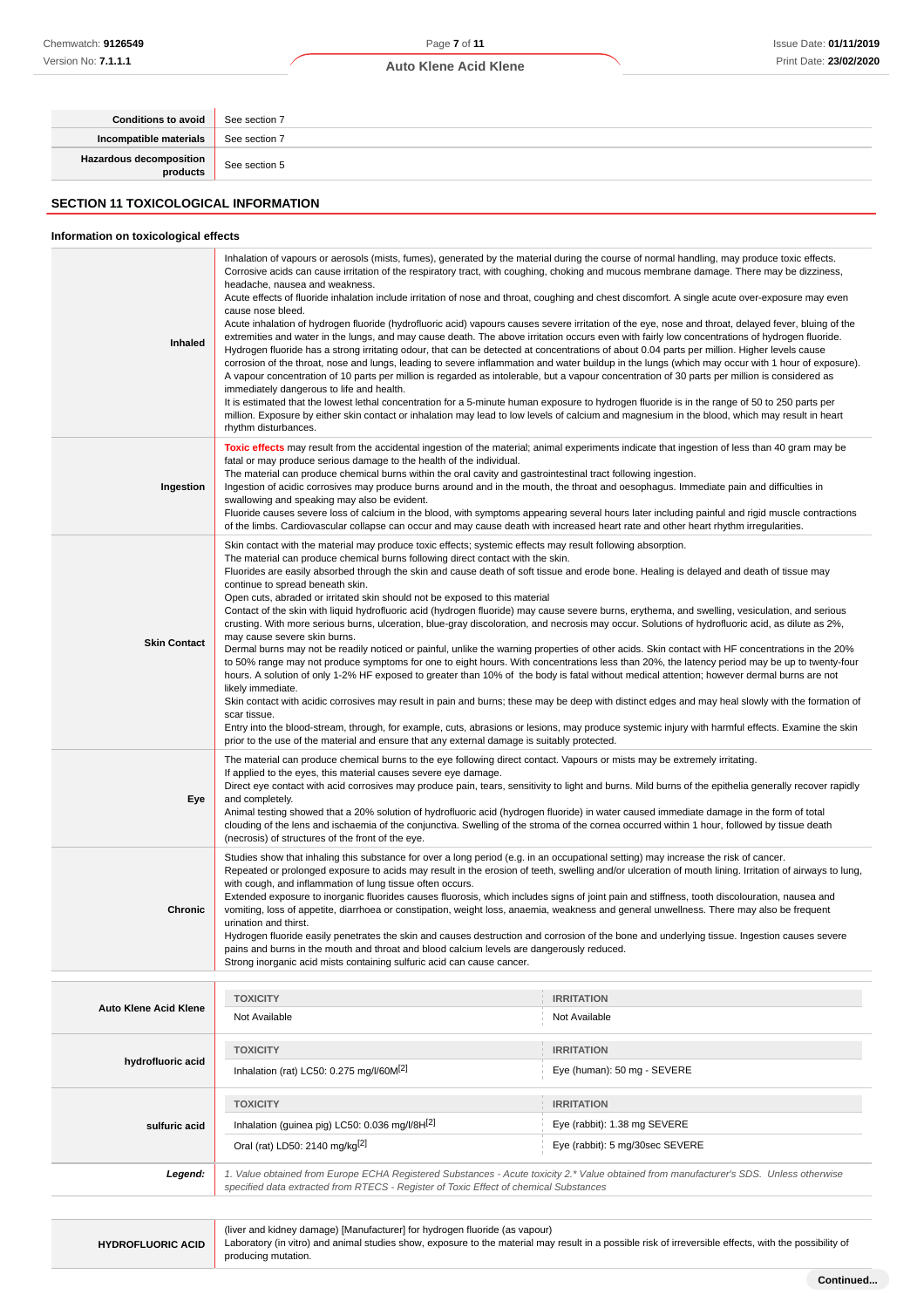Available

Not Available

### **Auto Klene Acid Klene**

|                                                        | The following information refers to contact allergens as a group and may not be specific to this product.<br>Contact allergies quickly manifest themselves as contact eczema, more rarely as urticaria or Quincke's oedema. The pathogenesis of contact<br>eczema involves a cell-mediated (T lymphocytes) immune reaction of the delayed type. Other allergic skin reactions, e.g. contact urticaria,<br>involve antibody-mediated immune reactions. The significance of the contact allergen is not simply determined by its sensitisation potential: the<br>distribution of the substance and the opportunities for contact with it are equally important. A weakly sensitising substance which is widely<br>distributed can be a more important allergen than one with stronger sensitising potential with which few individuals come into contact. From a<br>clinical point of view, substances are noteworthy if they produce an allergic test reaction in more than 1% of the persons tested.<br>No significant acute toxicological data identified in literature search.<br>The material may produce severe irritation to the eye causing pronounced inflammation. Repeated or prolonged exposure to irritants may<br>produce conjunctivitis.<br>The material may produce respiratory tract irritation, and result in damage to the lung including reduced lung function. |                                 |                                                                                                                                                                     |
|--------------------------------------------------------|-----------------------------------------------------------------------------------------------------------------------------------------------------------------------------------------------------------------------------------------------------------------------------------------------------------------------------------------------------------------------------------------------------------------------------------------------------------------------------------------------------------------------------------------------------------------------------------------------------------------------------------------------------------------------------------------------------------------------------------------------------------------------------------------------------------------------------------------------------------------------------------------------------------------------------------------------------------------------------------------------------------------------------------------------------------------------------------------------------------------------------------------------------------------------------------------------------------------------------------------------------------------------------------------------------------------------------------------------------------------------------------|---------------------------------|---------------------------------------------------------------------------------------------------------------------------------------------------------------------|
| <b>SULFURIC ACID</b>                                   | WARNING: For inhalation exposure ONLY: This substance has been classified by the IARC as Group 1: CARCINOGENIC TO HUMANS<br>Occupational exposures to strong inorganic acid mists of sulfuric acid:                                                                                                                                                                                                                                                                                                                                                                                                                                                                                                                                                                                                                                                                                                                                                                                                                                                                                                                                                                                                                                                                                                                                                                               |                                 |                                                                                                                                                                     |
| <b>HYDROFLUORIC ACID &amp;</b><br><b>SULFURIC ACID</b> | Asthma-like symptoms may continue for months or even years after exposure to the material ends. This may be due to a non-allergic condition<br>known as reactive airways dysfunction syndrome (RADS) which can occur after exposure to high levels of highly irritating compound. Main<br>criteria for diagnosing RADS include the absence of previous airways disease in a non-atopic individual, with sudden onset of persistent<br>asthma-like symptoms within minutes to hours of a documented exposure to the irritant. Other criteria for diagnosis of RADS include a reversible<br>airflow pattern on lung function tests, moderate to severe bronchial hyperreactivity on methacholine challenge testing, and the lack of minimal<br>lymphocytic inflammation, without eosinophilia. RADS (or asthma) following an irritating inhalation is an infrequent disorder with rates related to<br>the concentration of and duration of exposure to the irritating substance. On the other hand, industrial bronchitis is a disorder that occurs as a<br>result of exposure due to high concentrations of irritating substance (often particles) and is completely reversible after exposure ceases. The<br>disorder is characterized by difficulty breathing, cough and mucus production.                                                                                       |                                 |                                                                                                                                                                     |
| <b>Acute Toxicity</b>                                  | ✔                                                                                                                                                                                                                                                                                                                                                                                                                                                                                                                                                                                                                                                                                                                                                                                                                                                                                                                                                                                                                                                                                                                                                                                                                                                                                                                                                                                 | Carcinogenicity                 | ✔                                                                                                                                                                   |
| <b>Skin Irritation/Corrosion</b>                       | ✔                                                                                                                                                                                                                                                                                                                                                                                                                                                                                                                                                                                                                                                                                                                                                                                                                                                                                                                                                                                                                                                                                                                                                                                                                                                                                                                                                                                 | Reproductivity                  | ×                                                                                                                                                                   |
| <b>Serious Eye Damage/Irritation</b>                   | ✔                                                                                                                                                                                                                                                                                                                                                                                                                                                                                                                                                                                                                                                                                                                                                                                                                                                                                                                                                                                                                                                                                                                                                                                                                                                                                                                                                                                 | <b>STOT - Single Exposure</b>   | ×                                                                                                                                                                   |
| <b>Respiratory or Skin</b><br>sensitisation            | ×                                                                                                                                                                                                                                                                                                                                                                                                                                                                                                                                                                                                                                                                                                                                                                                                                                                                                                                                                                                                                                                                                                                                                                                                                                                                                                                                                                                 | <b>STOT - Repeated Exposure</b> | ×                                                                                                                                                                   |
| <b>Mutagenicity</b>                                    | ×                                                                                                                                                                                                                                                                                                                                                                                                                                                                                                                                                                                                                                                                                                                                                                                                                                                                                                                                                                                                                                                                                                                                                                                                                                                                                                                                                                                 | <b>Aspiration Hazard</b>        | ×                                                                                                                                                                   |
|                                                        |                                                                                                                                                                                                                                                                                                                                                                                                                                                                                                                                                                                                                                                                                                                                                                                                                                                                                                                                                                                                                                                                                                                                                                                                                                                                                                                                                                                   | Legend:                         | $\blacktriangleright$ - Data either not available or does not fill the criteria for classification<br>$\blacktriangleright$ - Data available to make classification |

### **SECTION 12 ECOLOGICAL INFORMATION**

# **Toxicity Auto Klene Acid Klene ENDPOINT TEST DURATION (HR) SPECIES VALUE SOURCE** Not Not<br>Available Not Available Not Available<br>Results Available Available Available **hydrofluoric acid ENDPOINT TEST DURATION (HR) SPECIES VALUE SOURCE**

|                   | <b>LC50</b>     | 96                                                                                                                                            | Fish                          | 51mg/L              | $\frac{1}{2}$ |
|-------------------|-----------------|-----------------------------------------------------------------------------------------------------------------------------------------------|-------------------------------|---------------------|---------------|
| hydrofluoric acid | EC50            | 48                                                                                                                                            | Crustacea                     | 97mg/L              | 2             |
|                   | EC50            | 96                                                                                                                                            | Algae or other aquatic plants | 43mg/L              | $\frac{1}{2}$ |
|                   | <b>NOEC</b>     | 504                                                                                                                                           | Crustacea                     | 3.7 <sub>mg/L</sub> | $\frac{1}{2}$ |
|                   |                 |                                                                                                                                               |                               |                     |               |
|                   | <b>ENDPOINT</b> | <b>TEST DURATION (HR)</b>                                                                                                                     | <b>SPECIES</b>                | <b>VALUE</b>        | <b>SOURCE</b> |
| sulfuric acid     | <b>LC50</b>     | 96                                                                                                                                            | <b>Fish</b>                   | $=8$ mg/L           |               |
|                   | <b>EC50</b>     | 48                                                                                                                                            | Crustacea                     | $=42.5$ mg/L        |               |
|                   | <b>EC50</b>     | 72                                                                                                                                            | Algae or other aquatic plants | $>100$ mg/L         | 2             |
|                   | <b>NOEC</b>     | Not Available                                                                                                                                 | Crustacea                     | $0.15$ mg/L         | $\frac{1}{2}$ |
| Legend:           |                 | Extracted from 1. IUCLID Toxicity Data 2. Europe ECHA Registered Substances - Ecotoxicological Information - Aquatic Toxicity 3. EPIWIN Suite |                               |                     |               |

V3.12 (QSAR) - Aquatic Toxicity Data (Estimated) 4. US EPA, Ecotox database - Aquatic Toxicity Data 5. ECETOC Aquatic Hazard Assessment Data 6. NITE (Japan) - Bioconcentration Data 7. METI (Japan) - Bioconcentration Data 8. Vendor Data

Prevent, by any means available, spillage from entering drains or water courses.

### **Persistence and degradability**

| Ingredient                       | Persistence: Water/Soil               | Persistence: Air                      |
|----------------------------------|---------------------------------------|---------------------------------------|
|                                  | No Data available for all ingredients | No Data available for all ingredients |
| <b>Bioaccumulative potential</b> |                                       |                                       |

| Ingredient       | <b>Bioaccumulation</b>                |
|------------------|---------------------------------------|
|                  | No Data available for all ingredients |
| Mobility in soil |                                       |
| Ingredient       | <b>Mobility</b>                       |
|                  | No Data available for all ingredients |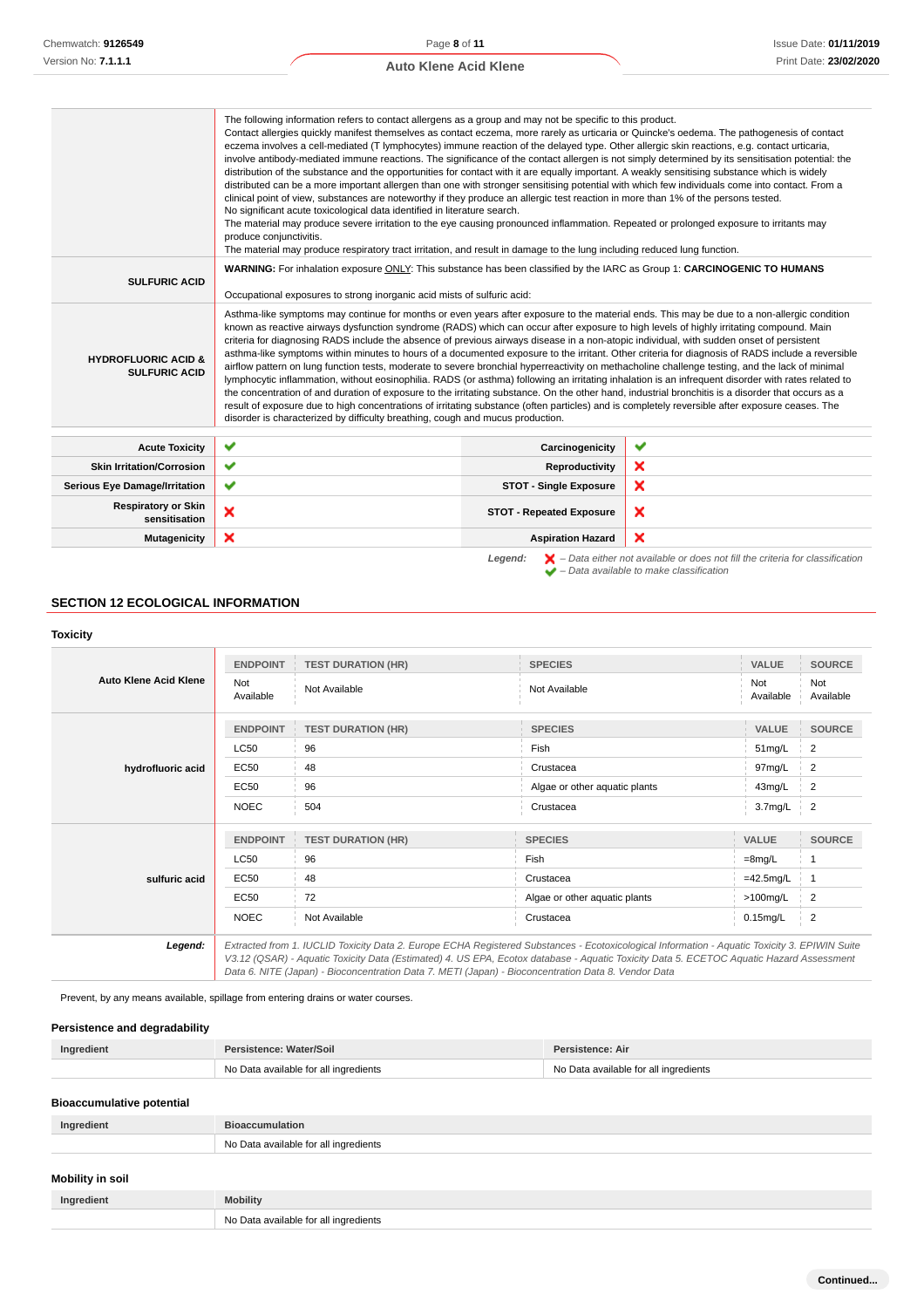### **SECTION 13 DISPOSAL CONSIDERATIONS**

| Waste treatment methods      |                                                                                                                                                                                                                                                                                                                                                                                                                                                                                                                                                                                                                                                                                                                                                                                                                                                                                                                                                                                                                                                                                                                                                                                                                                                                                                                                                                                                                                                                                                                                                                                                                                                                                                                                                                                                                                                                                                                                                                                                                                                                                                                                                      |
|------------------------------|------------------------------------------------------------------------------------------------------------------------------------------------------------------------------------------------------------------------------------------------------------------------------------------------------------------------------------------------------------------------------------------------------------------------------------------------------------------------------------------------------------------------------------------------------------------------------------------------------------------------------------------------------------------------------------------------------------------------------------------------------------------------------------------------------------------------------------------------------------------------------------------------------------------------------------------------------------------------------------------------------------------------------------------------------------------------------------------------------------------------------------------------------------------------------------------------------------------------------------------------------------------------------------------------------------------------------------------------------------------------------------------------------------------------------------------------------------------------------------------------------------------------------------------------------------------------------------------------------------------------------------------------------------------------------------------------------------------------------------------------------------------------------------------------------------------------------------------------------------------------------------------------------------------------------------------------------------------------------------------------------------------------------------------------------------------------------------------------------------------------------------------------------|
| Product / Packaging disposal | • Containers may still present a chemical hazard/ danger when empty.<br>▶ Return to supplier for reuse/ recycling if possible.<br>Otherwise:<br>If container can not be cleaned sufficiently well to ensure that residuals do not remain or if the container cannot be used to store the same<br>product, then puncture containers, to prevent re-use, and bury at an authorised landfill.<br>▶ Where possible retain label warnings and SDS and observe all notices pertaining to the product.<br>Legislation addressing waste disposal requirements may differ by country, state and/ or territory. Each user must refer to laws operating in their<br>area. In some areas, certain wastes must be tracked.<br>A Hierarchy of Controls seems to be common - the user should investigate:<br>$\blacktriangleright$ Reduction<br>$\blacktriangleright$ Reuse<br>$\triangleright$ Recycling<br>▶ Disposal (if all else fails)<br>This material may be recycled if unused, or if it has not been contaminated so as to make it unsuitable for its intended use. If it has been<br>contaminated, it may be possible to reclaim the product by filtration, distillation or some other means. Shelf life considerations should also be<br>applied in making decisions of this type. Note that properties of a material may change in use, and recycling or reuse may not always be<br>appropriate.<br>▶ Recycle wherever possible.<br>▶ Consult manufacturer for recycling options or consult local or regional waste management authority for disposal if no suitable treatment or<br>disposal facility can be identified.<br>▶ Treat and neutralise at an approved treatment plant. Treatment should involve: Neutralisation with soda-ash or soda-lime followed by: burial<br>in a land-fill specifically licensed to accept chemical and / or pharmaceutical wastes or Incineration in a licensed apparatus (after admixture<br>with suitable combustible material).<br>▶ Decontaminate empty containers with 5% aqueous sodium hydroxide or soda ash, followed by water. Observe all label safeguards until<br>containers are cleaned and destroved. |

### **SECTION 14 TRANSPORT INFORMATION**

### **Labels Required**

|                  | $\times$                    |
|------------------|-----------------------------|
| Marine Pollutant | $\overline{\phantom{a}}$ NO |
| <b>HAZCHEM</b>   | 2W                          |

### **Land transport (ADG)**

| UN number                    | 1786                                                          |  |  |  |
|------------------------------|---------------------------------------------------------------|--|--|--|
| UN proper shipping name      | HYDROFLUORIC ACID AND SULPHURIC ACID MIXTURE                  |  |  |  |
| Transport hazard class(es)   | Class<br>8<br>Subrisk<br>6.1                                  |  |  |  |
| Packing group                |                                                               |  |  |  |
| <b>Environmental hazard</b>  | Not Applicable                                                |  |  |  |
| Special precautions for user | Special provisions<br>Not Applicable<br>Limited quantity<br>0 |  |  |  |

### **Air transport (ICAO-IATA / DGR)**

| UN number                    | 1786                                                             |                                                |           |  |
|------------------------------|------------------------------------------------------------------|------------------------------------------------|-----------|--|
| UN proper shipping name      | Hydrofluoric acid and sulphuric acid mixture                     |                                                |           |  |
| Transport hazard class(es)   | <b>ICAO/IATA Class</b><br>ICAO / IATA Subrisk<br><b>ERG Code</b> | 8<br>6.1<br>8P                                 |           |  |
| Packing group                |                                                                  |                                                |           |  |
| <b>Environmental hazard</b>  | Not Applicable                                                   |                                                |           |  |
| Special precautions for user | Special provisions                                               |                                                | A1        |  |
|                              | Cargo Only Packing Instructions                                  |                                                | 854       |  |
|                              | Cargo Only Maximum Qty / Pack                                    |                                                | 2.5L      |  |
|                              | Passenger and Cargo Packing Instructions                         |                                                | Forbidden |  |
|                              | Passenger and Cargo Maximum Qty / Pack                           |                                                | Forbidden |  |
|                              | Passenger and Cargo Limited Quantity Packing Instructions        |                                                | Forbidden |  |
|                              |                                                                  | Passenger and Cargo Limited Maximum Qty / Pack | Forbidden |  |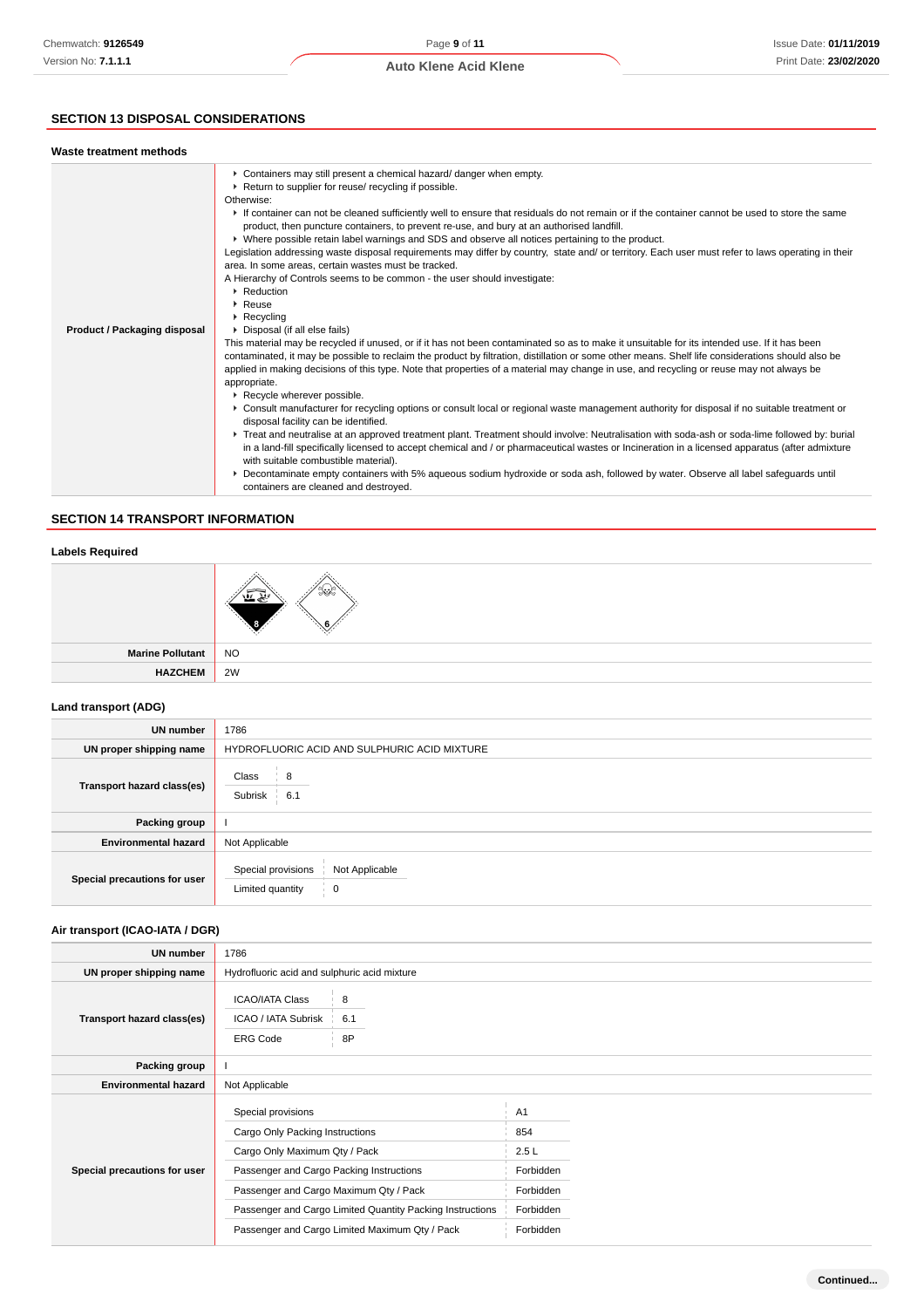### **Sea transport (IMDG-Code / GGVSee)**

| <b>UN number</b>             | 1786                                                                                                                    |  |  |
|------------------------------|-------------------------------------------------------------------------------------------------------------------------|--|--|
| UN proper shipping name      | HYDROFLUORIC ACID AND SULPHURIC ACID MIXTURE                                                                            |  |  |
| Transport hazard class(es)   | <b>IMDG Class</b><br>8<br>$-6.1$<br><b>IMDG Subrisk</b>                                                                 |  |  |
| Packing group                |                                                                                                                         |  |  |
| <b>Environmental hazard</b>  | Not Applicable                                                                                                          |  |  |
| Special precautions for user | <b>EMS Number</b><br>$F-A$ , S-B<br>Special provisions<br>Not Applicable<br><b>Limited Quantities</b><br>$\overline{0}$ |  |  |

**Transport in bulk according to Annex II of MARPOL and the IBC code**

Not Applicable

#### **SECTION 15 REGULATORY INFORMATION**

#### **Safety, health and environmental regulations / legislation specific for the substance or mixture**

#### **HYDROFLUORIC ACID IS FOUND ON THE FOLLOWING REGULATORY LISTS**

Australia Dangerous Goods Code (ADG Code) - Dangerous Goods List

- Australia Dangerous Goods Code (ADG Code) List of Emergency Action Codes Australia Exposure Standards
- Australia Hazardous Chemical Information System (HCIS) Hazardous Chemicals Australia Inventory of Chemical Substances (AICS)
- Australia Standard for the Uniform Scheduling of Medicines and Poisons (SUSMP) Appendix H
- Australia Standard for the Uniform Scheduling of Medicines and Poisons (SUSMP) Appendix J (Part 2)
- Australia Standard for the Uniform Scheduling of Medicines and Poisons (SUSMP) Schedule 2
- Australia Standard for the Uniform Scheduling of Medicines and Poisons (SUSMP) Schedule 3

#### **SULFURIC ACID IS FOUND ON THE FOLLOWING REGULATORY LISTS**

- Australia Dangerous Goods Code (ADG Code) Dangerous Goods List
- Australia Dangerous Goods Code (ADG Code) List of Emergency Action Codes Australia Exposure Standards
- Australia Hazardous Chemical Information System (HCIS) Hazardous Chemicals Australia Inventory of Chemical Substances (AICS)
- Chemical Footprint Project Chemicals of High Concern List

GESAMP/EHS Composite List - GESAMP Hazard Profiles

IMO IBC Code Chapter 17: Summary of minimum requirements

Australia Standard for the Uniform Scheduling of Medicines and Poisons (SUSMP) - Schedule 4

Australia Standard for the Uniform Scheduling of Medicines and Poisons (SUSMP) - Schedule 5

Australia Standard for the Uniform Scheduling of Medicines and Poisons (SUSMP) - Schedule 6

Australia Standard for the Uniform Scheduling of Medicines and Poisons (SUSMP) - Schedule 7

IMDG Code - Medical First Aid Guide for use in accidents involving Dangerous Goods (MFAG) - Appendix 15 List Of Substances

International Agency for Research on Cancer (IARC) - Agents Classified by the IARC Monographs

International Air Transport Association (IATA) Dangerous Goods Regulations International Maritime Dangerous Goods Requirements (IMDG Code)

United Nations Recommendations on the Transport of Dangerous Goods Model Regulations

IMO MARPOL (Annex II) - List of Noxious Liquid Substances Carried in Bulk International Agency for Research on Cancer (IARC) - Agents Classified by the IARC Monographs

International Agency for Research on Cancer (IARC) - Agents Classified by the IARC Monographs - Group 1 : Carcinogenic to humans

International Air Transport Association (IATA) Dangerous Goods Regulations International Air Transport Association (IATA) Dangerous Goods Regulations -

Prohibited List Passenger and Cargo Aircraft

International Maritime Dangerous Goods Requirements (IMDG Code) United Nations Recommendations on the Transport of Dangerous Goods Model

#### **National Inventory Status**

| <b>National Inventory</b>     | <b>Status</b>                                                                                                                                                                                            |
|-------------------------------|----------------------------------------------------------------------------------------------------------------------------------------------------------------------------------------------------------|
| Australia - AICS              | Yes                                                                                                                                                                                                      |
| Canada - DSL                  | Yes                                                                                                                                                                                                      |
| Canada - NDSL                 | No (sulfuric acid; hydrofluoric acid)                                                                                                                                                                    |
| China - IECSC                 | Yes                                                                                                                                                                                                      |
| Europe - EINEC / ELINCS / NLP | Yes                                                                                                                                                                                                      |
| Japan - ENCS                  | Yes                                                                                                                                                                                                      |
| Korea - KECI                  | Yes                                                                                                                                                                                                      |
| New Zealand - NZIoC           | Yes                                                                                                                                                                                                      |
| Philippines - PICCS           | Yes                                                                                                                                                                                                      |
| USA - TSCA                    | Yes                                                                                                                                                                                                      |
| Taiwan - TCSI                 | Yes                                                                                                                                                                                                      |
| Mexico - INSQ                 | Yes                                                                                                                                                                                                      |
| Vietnam - NCI                 | Yes                                                                                                                                                                                                      |
| Russia - ARIPS                | Yes                                                                                                                                                                                                      |
| Legend:                       | Yes = All CAS declared ingredients are on the inventory<br>No = One or more of the CAS listed ingredients are not on the inventory and are not exempt from listing(see specific ingredients in brackets) |

**Regulations**